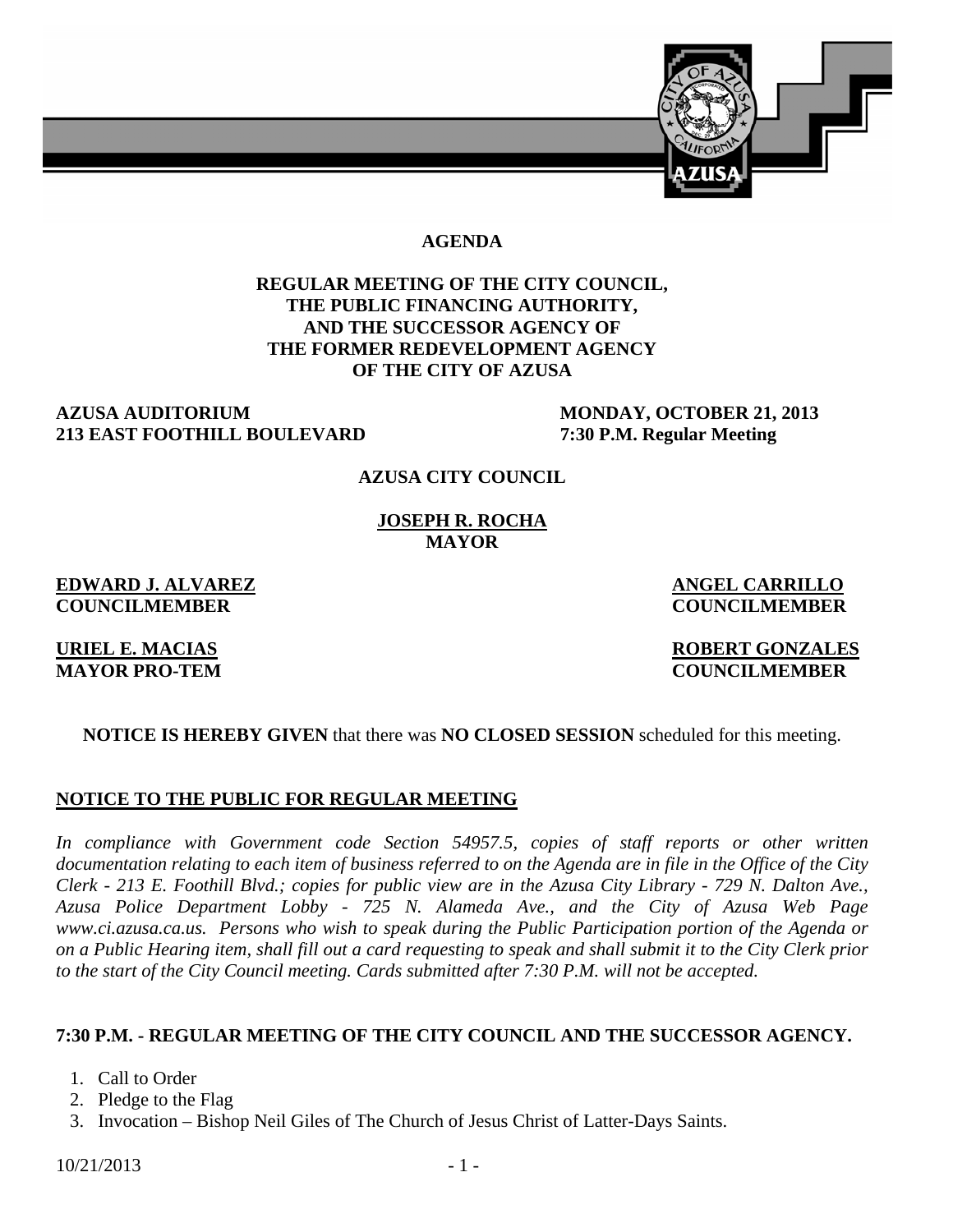# **A. PUBLIC PARTICIPATION**

*This time has been set aside for persons in the audience to make public comments on items within the subject matter jurisdiction of the council/agency board that are not listed on this agenda or are listed on this agenda as an item other than a public hearing item. Members of the audience will have the opportunity to address the city council/agency board about public hearing items at the time the public hearing is held. Under the provisions of the Brown Act, the council/agency board is prohibited from taking action on oral requests, but may refer the matter to staff or to a subsequent meeting. The council/agency board will respond after public comment has been received. Each person or representative of a group shall be allowed to speak without interruption for up to five (5) continuous minutes, subject to compliance with applicable meeting rules. Questions to the speaker or responses to the speaker's questions or comments shall be handled after the speaker has completed his/her comments. Public Participation will be limited to sixty (60) minutes.*

# **B. REPORTS, UPDATES, AND ANNOUNCEMENTS FROM STAFF/COUNCIL**

 1. Mayor Rocha: Presentation by Ms. Kelly Middleton, San Gabriel Valley Mosquito Abatement, on topics of concern.

## 2. **LETTER SUPPORTING METRO GOLD LINE FOOTHILL EXTENSION TO CLAREMONT AS A TRANSPORTATION PRIORITY**.

## **RECOMMENDED ACTION**:

Approve the letter requesting any future transportation tax measure including funding for the Gold Line Foothill Extension to Claremont.

- 3. Designation of voting delegate and alternate to attend the National League of Cities Annual Business Meeting, November 16, 2013, in Seattle, Washington.
- 4. Mayor Rocha: Request for a welcome certificate for the 2013 Grand Opening of the new building of the Laborers Training School, on November 5, 2013, 10:00 a.m.

## **C. SCHEDULED ITEMS**

## 1. **ORDINANCE AMENDING CHAPTER 14 OF THE AZUSA MUNICIPAL CODE AND ADOPTION OF 2013 CALIFORNIA BUILDING STANDARDS CODES**.

## **RECOMMENDED ACTION**:

Waive further reading, read by title only, introduce Ordinance No. 13-O3, and set the Public Hearing for November 18, 2013.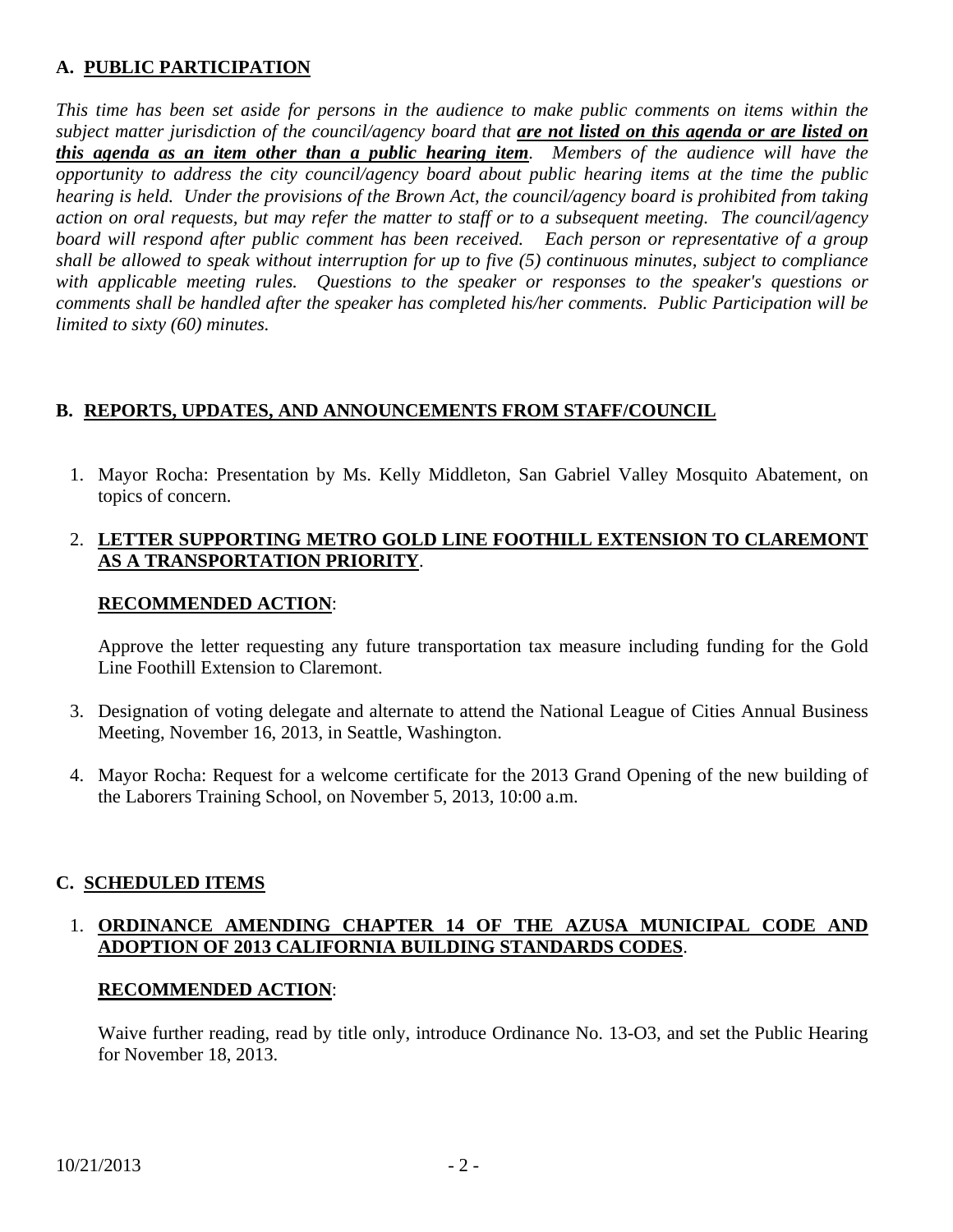## 2. **PUBLIC HEARING: GENERAL PLAN AMENDMENT (GPA-2013-01) TO UPDATE THE HOUSING, INFRASTRUCTURE, CITY DESIGN, GEOLOGICAL HAZARDS, AND OPEN SPACE AND BIOLOGICAL RESOURCES ELEMENTS OF THE CITY OF AZUSA GENERAL PLAN**.

#### **RECOMMENDED ACTION**:

Open the Public Hearing, receive testimony, close the Public Hearing and adopt Resolution No. 13- C79 to adopt a Negative Declaration as the appropriate environmental document, and approve General Plan Amendment (GPA-2013-01) to adopt the following components: the City of Azusa 2014-2021 Housing Element, which represents an update to the 2008-2014 Housing Element of the City of Azusa General Plan; the amendments to the City Design, Geology Hazards, and Open Space/Biological Resources Elements to comply with AB 162 to provide additional information on flood hazards; and the amendments to the Infrastructure Element to comply with SB 244 to provide information on disadvantaged unincorporated communities.

## **D. CONSENT CALENDAR**

*The Consent Calendar adopting the printed recommended actions will be enacted with one vote. If Councilmembers or Staff wish to address any item on the Consent Calendar individually, it will be considered under SPECIAL CALL ITEMS.* 

#### 1. **APPROVAL OF THE MINUTES OF THE REGULAR MEETING OF OCTOBER 7, 2013**.

#### **RECOMMENDED ACTION:**

Approve Minutes as written.

## 2. **RESOLUTION AUTHORIZING PAYMENT OF WARRANTS BY THE CITY**.

#### **RECOMMENDED ACTION**:

Adopt Resolution No. 13-C80 allowing certain claims and demands and specifying the fund out of which the same are to be paid.

## 3. **HUMAN RESOURCES ACTION ITEMS.**

#### **RECOMMENDED ACTION:**

Approve Personnel Action Requests in accordance with the City of Azusa Civil Service Rules and applicable Memorandum of Understanding(s).

## 4. **APPOINT BLANCH WEIR TO THE ARCHITECTURAL BARRIERS COMMISSION, AS AN ALTERNATE AT LARGE**.

#### **RECOMMENDED ACTION**:

Adopt Resolution No. 13-C81 appointing Blanch Weir to the Architectural Barriers Commission, as an alternate at large.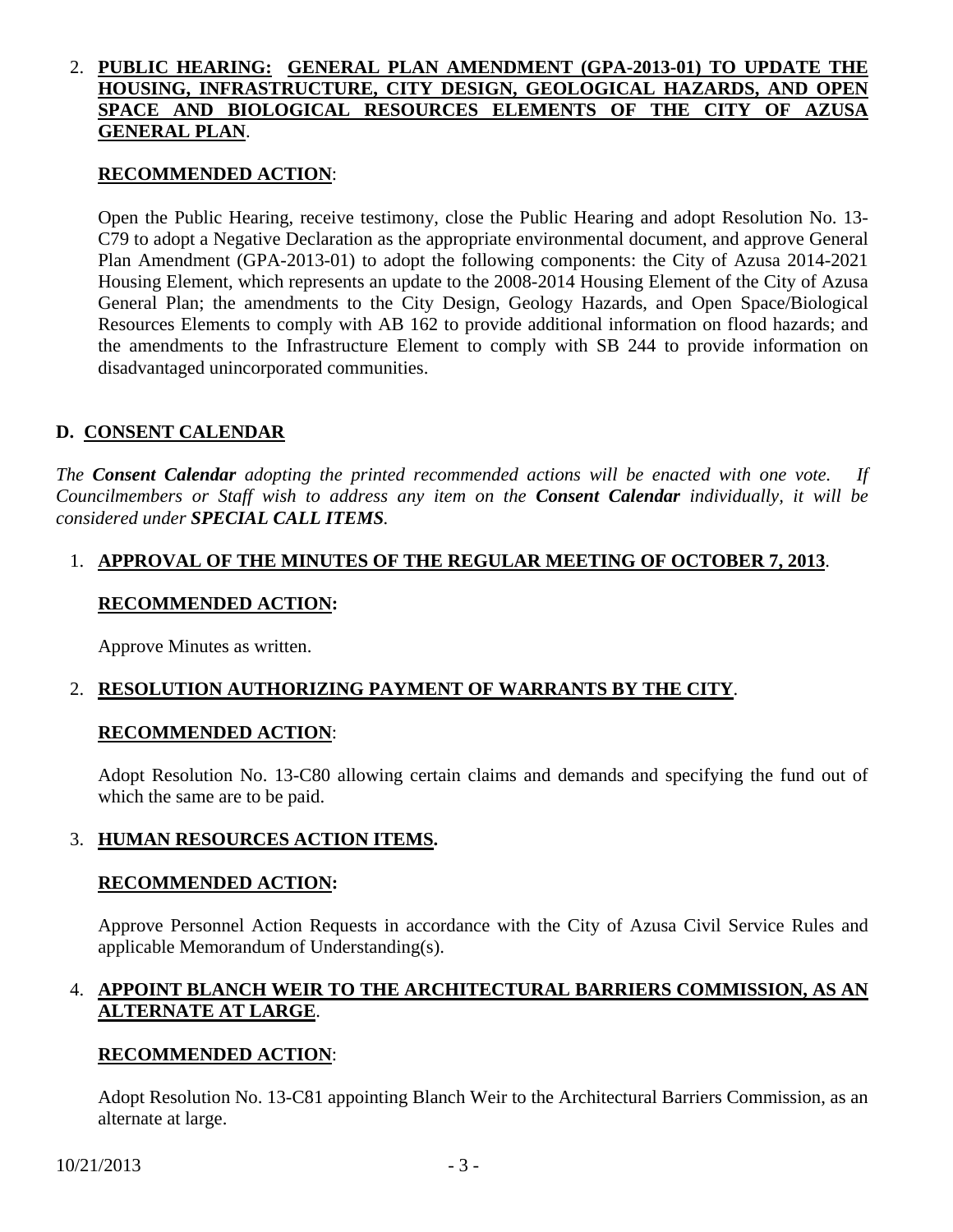## 5. **INTEROPERABLE RADIO CONSOLE BASE STATIONS**.

#### **RECOMMENDED ACTION**:

Approve the purchase of radio equipment to upgrade the Azusa Police Department dispatch center consoles to allow compatibility with new UHF radio technology.

## 6. **PARTICIPATION AGREEMENT BETWEEN THE GLENDORA POLICE DEPARTMENT AND THE AZUSA POLICE DEPARTMENT, PURSUANT TO O.T.S. "AVOID DUI CAMPAIGN" GRANT**.

## **RECOMMENDED ACTION**:

Approve amendments to the existing 2011–2014 Participation Agreement between the Glendora Police Department and the Azusa Police Department pursuant to the California Office of Traffic Safety (OTS) DUI Avoid Campaign Grant Award.

#### 7. **PLANS AND SPECIFICATIONS AND AUTHORIZATION TO SOLICIT BIDS FOR THE SAFE ROUTES TO SCHOOL PROJECT NO. SR2SL-5112 (017)**.

#### **RECOMMENDED ACTION:**

Approve the Plans and Specifications and authorize staff to solicit bids for the Safe Routes to School Project No. SR2SL-5112 (017).

## 8. **REIMBURSEMENT AGREEMENT WITH THE DHAMMAKAYA INTERNATIONAL MEDITATION CENTER**.

## **RECOMMENDED ACTION**:

Approve a Reimbursement Agreement with the Dhammakaya International Meditation Center to reimburse the City for staff and consultant costs and expenses related to the City's review process for a proposed Specific Plan and Design Review to construct and operate a new meditation building and new dormitories, to be located at the existing Dhammakaya International Meditation Center (DIMC), located at 865 E. Monrovia Place.

## 9. **PROPOSED TENTH STREET CENTER INDUSTRIAL PARK PROJECT CONTRACT FOR ENVIRONMENTAL IMPACT ANALYSIS AND PROJECT REIMBURSEMENT AGREEMENT**.

#### **RECOMMENDED ACTION**:

Approve RBF CONSULTING to provide consultant services for the Environmental Impact Report (EIR) preparation for the Tenth Street Center Industrial Park project, proposed for 1001 Todd Avenue; authorize the City Manager to execute the City's standard professional services agreement in the "not to exceed" amount of \$202,000 with said firm; approve to enter into a Reimbursement Agreement with the applicant for the Tenth Street Center Industrial Project, Xebec Realty Partners, for the cost of the EIR preparation.